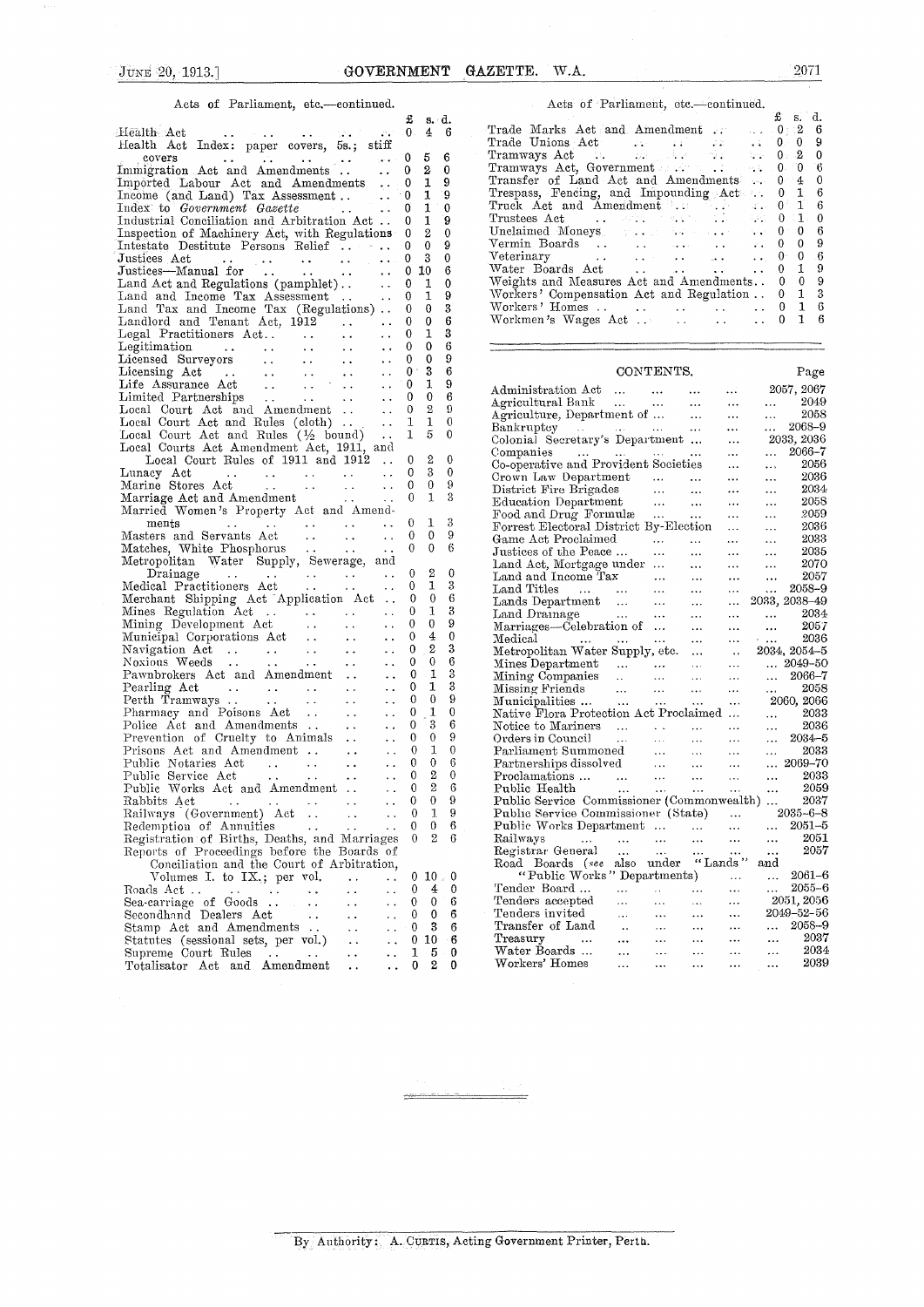

# Government Gazette

## PERTH, FRIDAY, 20 JUNE 1913 No. 32

© STATE OF WESTERN AUSTRALIA

## **CONTENTS**

Administration Act Agricultural Bank Agriculture, Department of Bankruptcy Colonial Secretary's Department Companies Co-operative and Provident Societies Crown Law Department District Fire Brigades Education Department Food and Drug Formulae Forrest Electoral District By-Election Game Act Proclaimed Justices of the Peace Land Act, Mortgage under Land and Income Tax Land Titles Lands Department Land Drainage Marriages—Celebration of Medical Metropolitan Water Supply, etc. Mines Department Mining Companies Missing Friends Municipalities Native Flora Protection Act Proclaimed Notice to Mariners Orders in Council Parliament Summoned Partnerships dissolved Proclamations Public Health Public Service Commissioner (Commonwealth) Public Service Commissioner (State) Public Works Department Railways Registrar General Road Boards (see also under ''Lands'' and ''Public Works'' Departments) Tender Board Tenders Accepted